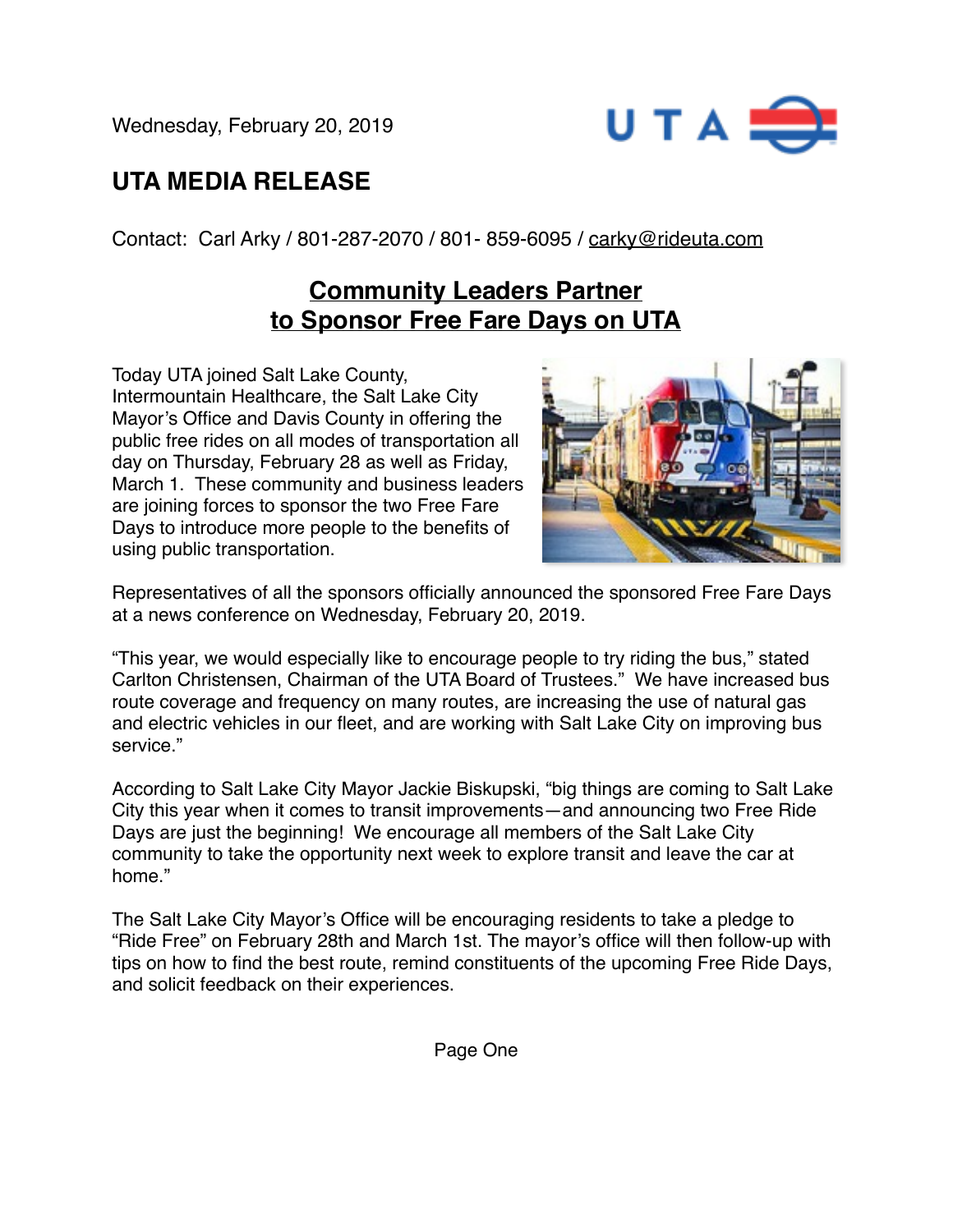## **UTA MEDIA RELEASE - FREE FARE DAYS**



Salt Lake County Mayor Jenny Wilson said "there isn't a person in the county who doesn't understand the importance of clean air and the critical role TRAX, FrontRunner, the S-Line and UTA's buses play in tackling our air quality challenges. We appreciate the leadership of UTA and other partners for allowing our citizens to do their part and ride for free."

The medical community is also playing a prominent role in Free Fare Days on UTA. Lisa Nichols of Intermountain Healthcare added, "Intermountain recognizes poor air quality influences both health behaviors and health outcomes. Our mission to help people live the healthiest lives possible requires supporting solutions to improve air quality and thus the health and well-being of our community."

In Davis County, Commissioner Bob Stevenson recognizes "Davis County residents boarded the train nearly 800,000 times last year, moving us closer to our goals of cleaner air, more jobs and affordable access to all that our growing community has to offer. The need for public transit is only increasing, and the Davis County Commission is proud to be a sponsor of this initiative to provide two days of free fare across all of UTA's systems."

On December 22, 2017 there was a "Free Fare Friday" sponsored by Salt Lake County and the Salt Lake City Council. More than 22,000 **additional** riders took advantage of this opportunity. As a result thousands of cars were taken off the road saving several tons of pollution from entering the atmosphere during a critical time for air quality.

FrontRunner experienced the largest increase in 2017. UTA's commuter rail system had an additional 11,982 boardings. Taking into account an average of 18,034 riders during each of the previous 5 weekdays, FrontRunner accommodated a total of 30,016 passengers on *Free Fare Friday, 2017* a **66% increase.**

TRAX, which averaged 60,363 boardings during the previous 5 weekdays in 2017 saw an additional 19,462 riders for a total of 79,825 passengers, a **32% increase.**

After factoring in a modest ridership bump on UTA buses (61,735 riders) *Free Fare Friday 2017* produced a **23% overall increase** in system usage with a combined total of approximately 31,732 additional boardings, the equivalent of 22,829 more passengers.

Page Two